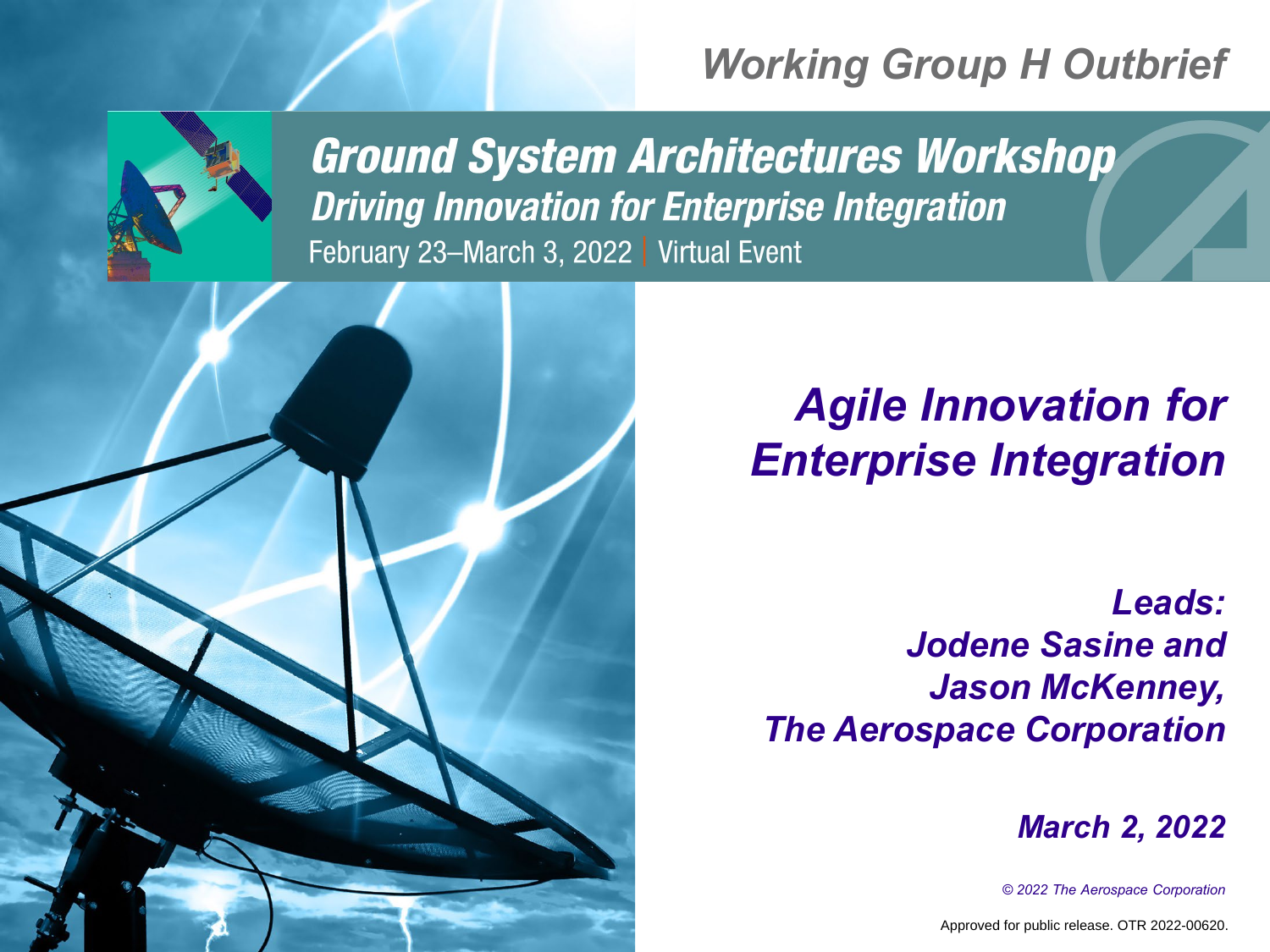

# *Session Goals*

- This working group provides an opportunity for Agile practitioners to share their experiences and learn from others on several topics concerning integration
- Session Topics:
	- *Gather feedback and ideas from attendees on how to integrate Agile methods with Digital Engineering*
	- *Provide overview presentation on using Agile for hardware development*
	- *Provide overview presentation on Cybersecurity best practices for Agile teams*
	- *Describe techniques to set up Continuous Integration supported by Agile and DevSecOps development*
	- *Engage with the attendees to gather best practices based on their experiences with these topics*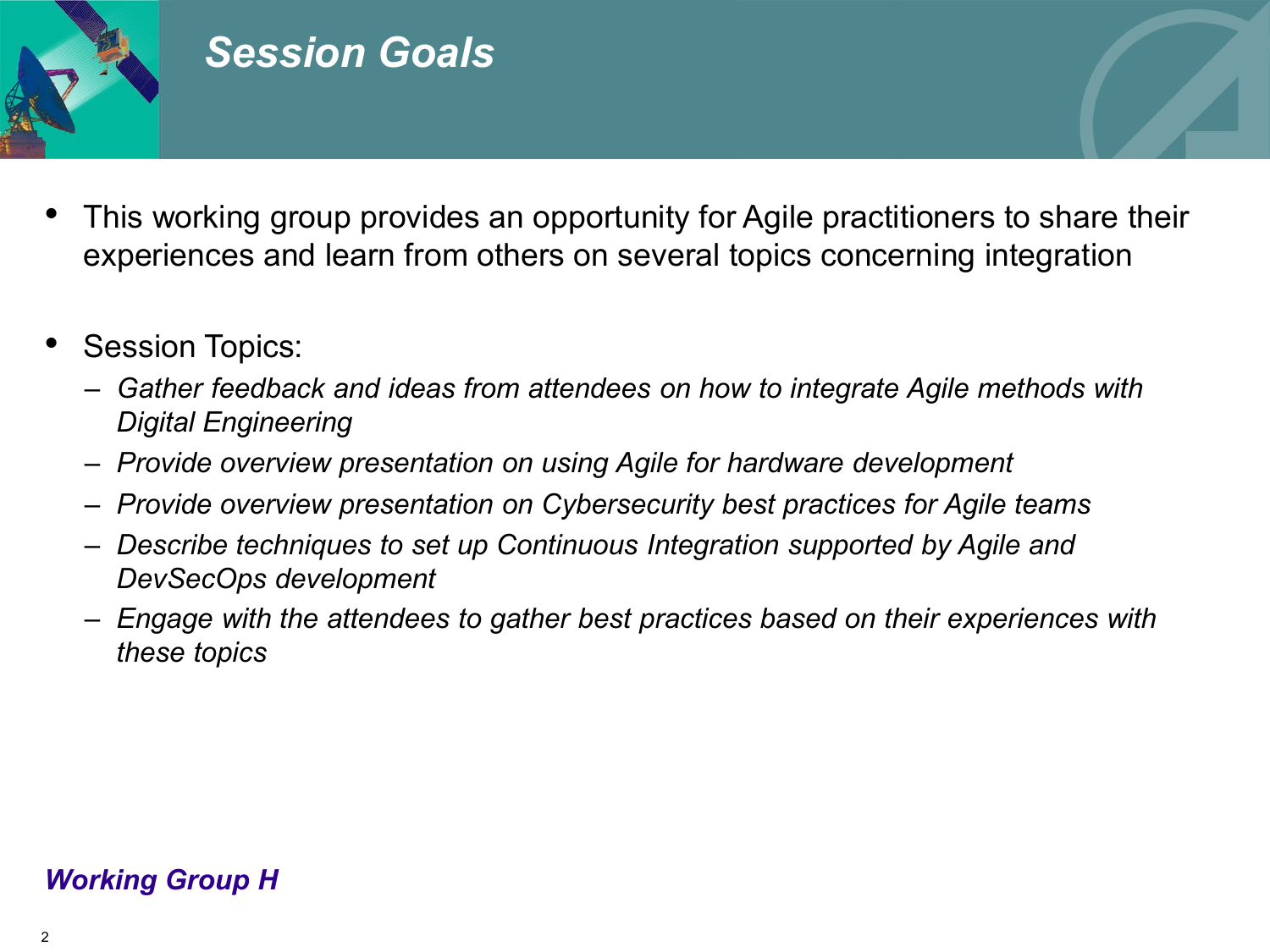

# *Presenters / Panelists*

- Jodene Sasine, The Aerospace Corporation
- Donald Denham, The Aerospace Corporation
- Michael Roberts, The Aerospace Corporation
- Dr. Eric McCary, The Aerospace Corporation
- Jason McKenney, The Aerospace Corporation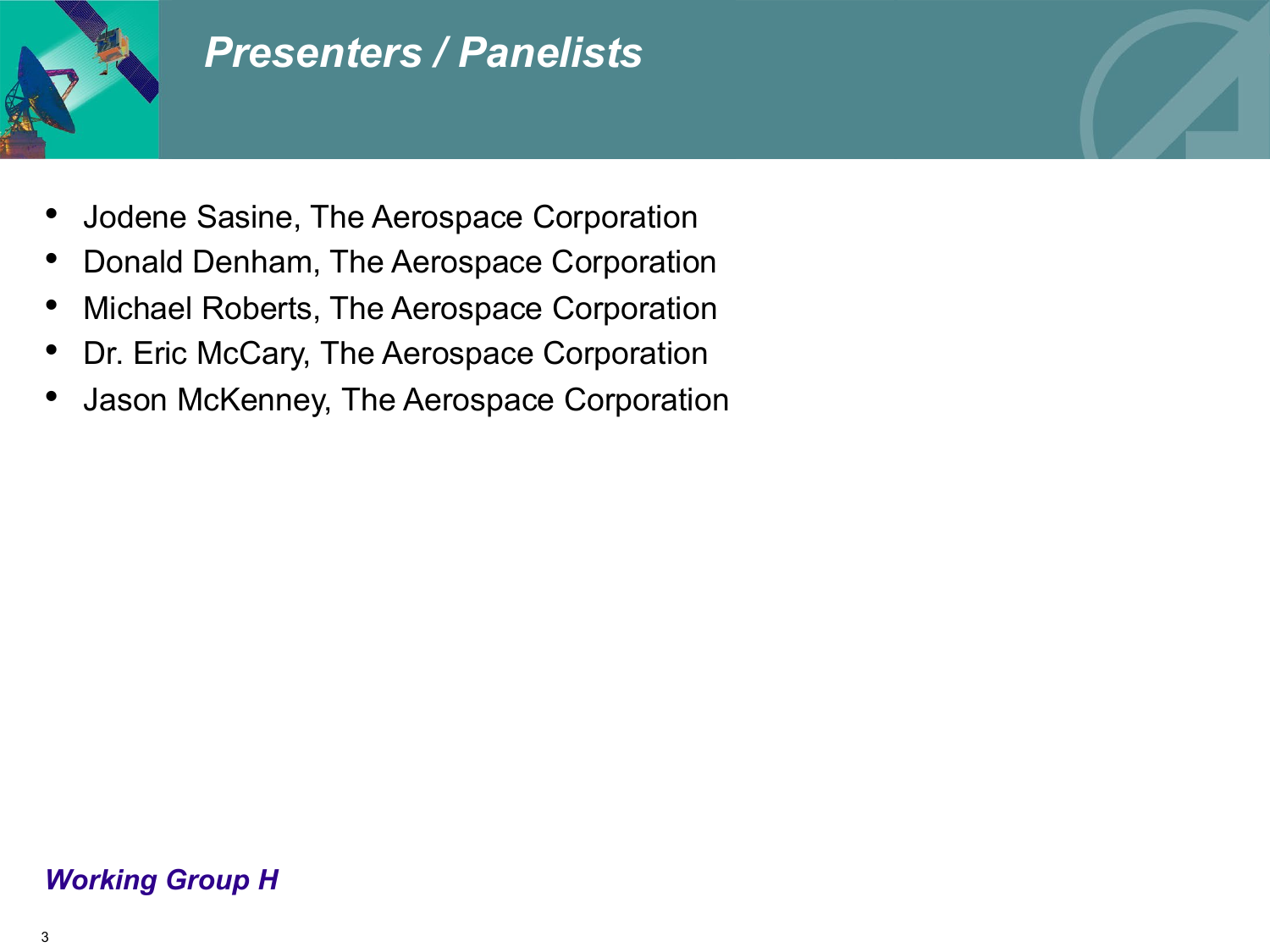

# *Key Points Expectations*

- Examples of large, complex cyber-physical system adoption of lean/agile mindset
- General understanding of what the issues are and how to address
- How best to use Agile for a large integration project (customer/contractor resistant to creating architecture/design documentation - especially around interfaces and data exchange)
- How to understand dependencies given lack of documentation
- Sharing architecture/design models with stakeholders building the system who may not have access to Cameo, or know how to use such a tool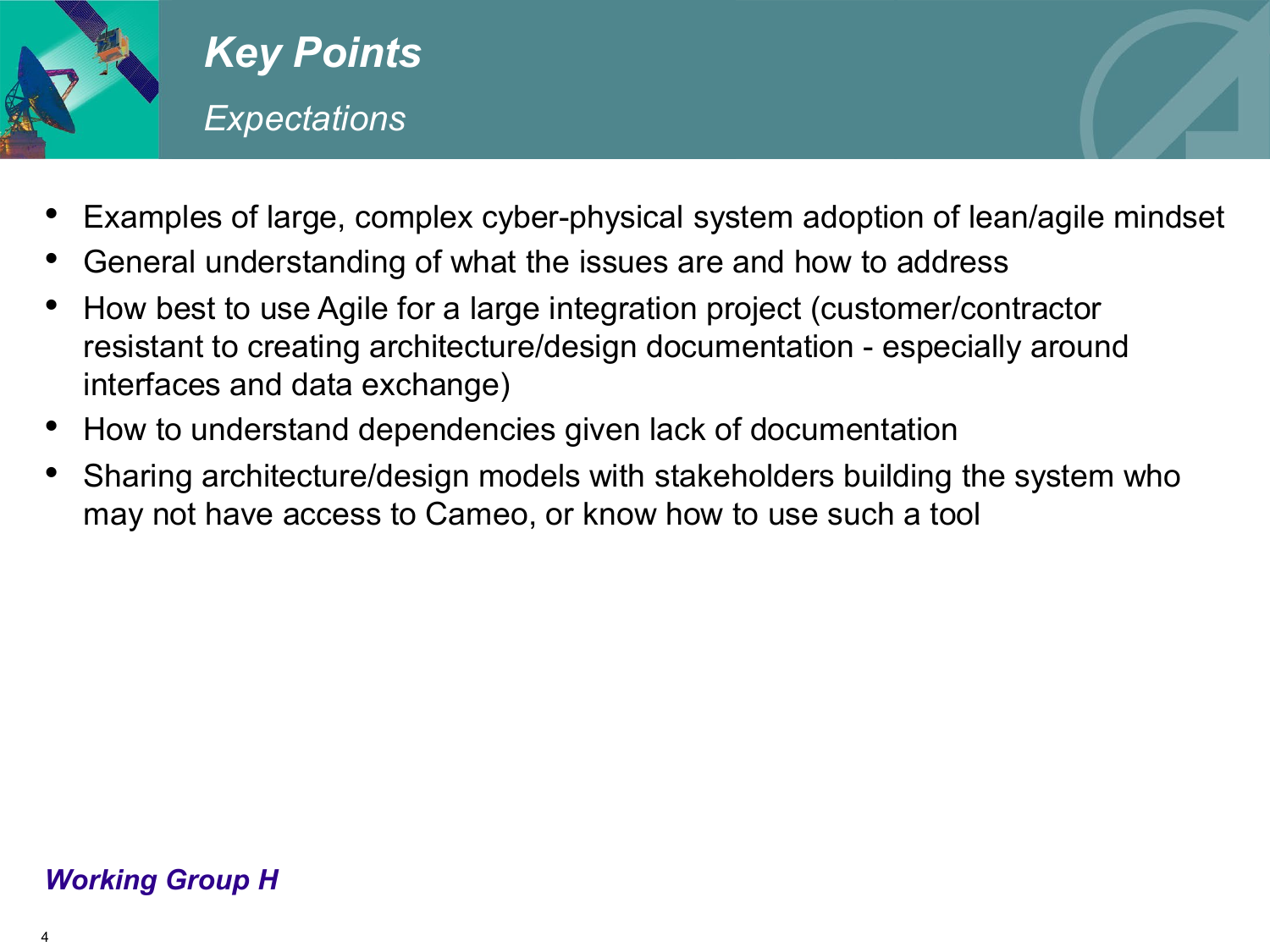

*Key Points Pain Points & Challenges*

- Syncing Agile development cycles with non-Agile teams working to support the same product can be a challenge
- Security features will often be pushed to later in the development cycle
- Maturity level of Agile processes in support of Digital Engineering still needs work on most Government programs
- Handling different disciplines during the planning phase of a program can be a challenge
- Achieving Continuous Authority to Operate (ATO) is a good goal to have but it contains a lot of challenges
- Adapting Agile software best practices to Agile hardware development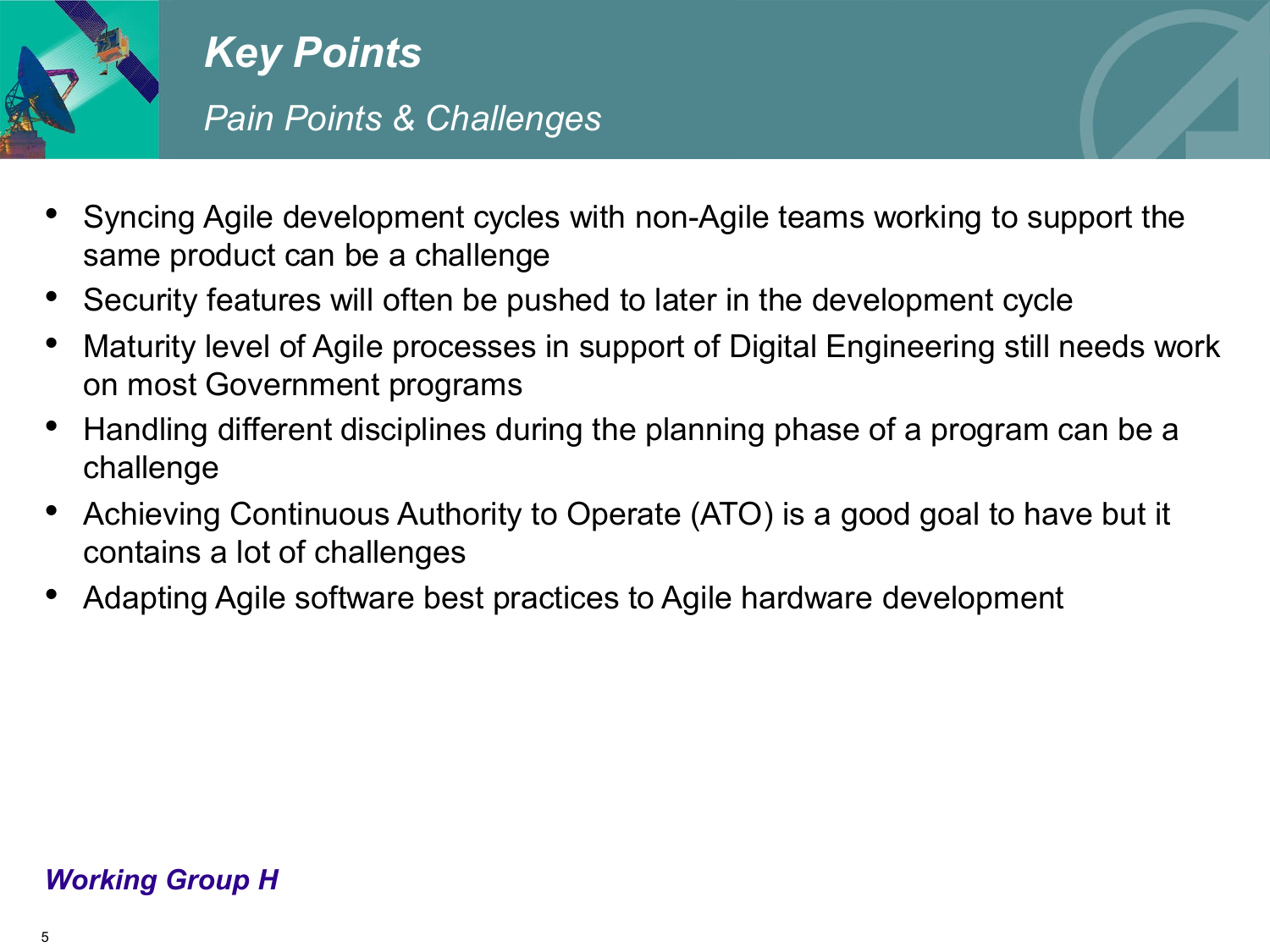

- Agile software development is gaining momentum in the Government sector and bringing new challenges along with it
- Hardware development can be supported by Agile processes
- Continuous Integration goals are best achieved with Agile development processes
- Continuous Integration pipelines can add more value to Ground System programs than simply being the "next new thing"
- Top-down modeling approach is most commonly used
	- *Models allow for quicker constraint identification rather than relying on Specification documents*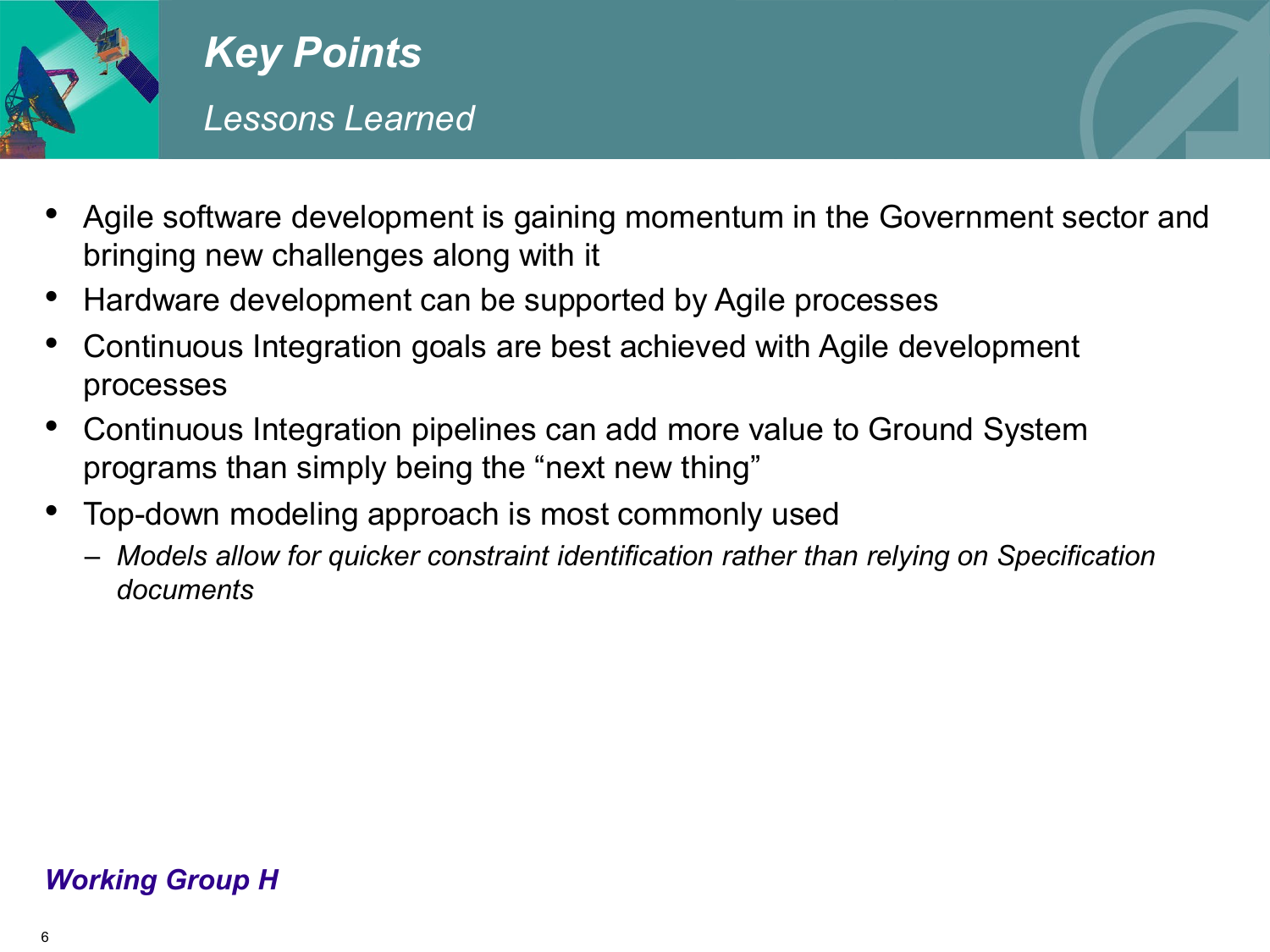

### *Digital Engineering (DE) and Agile*

- Lessons Learned
	- *Role composition of the DE team (i.e., SE, Modeler, etc…)?* 
		- Use Agile in their Digital Engineering Environment team
			- *Not using SAFe team organization constructs*
			- *Strong leadership with good communication mechanisms*
		- Dedicated Agile team working on model-based system/software engineering (MBSE), which enables prioritization across multiple project efforts within the program
		- Digital engineering component as part of each Agile development team
		- Program initially had SE embedded within project teams, however, with limited resources, it created conflicting prioritization.
			- *Moved to a single team with resources more aligned; team reviews all requests across program as inputs to their planning and leverages leadership prioritization to determine what fits based on their SE capacity*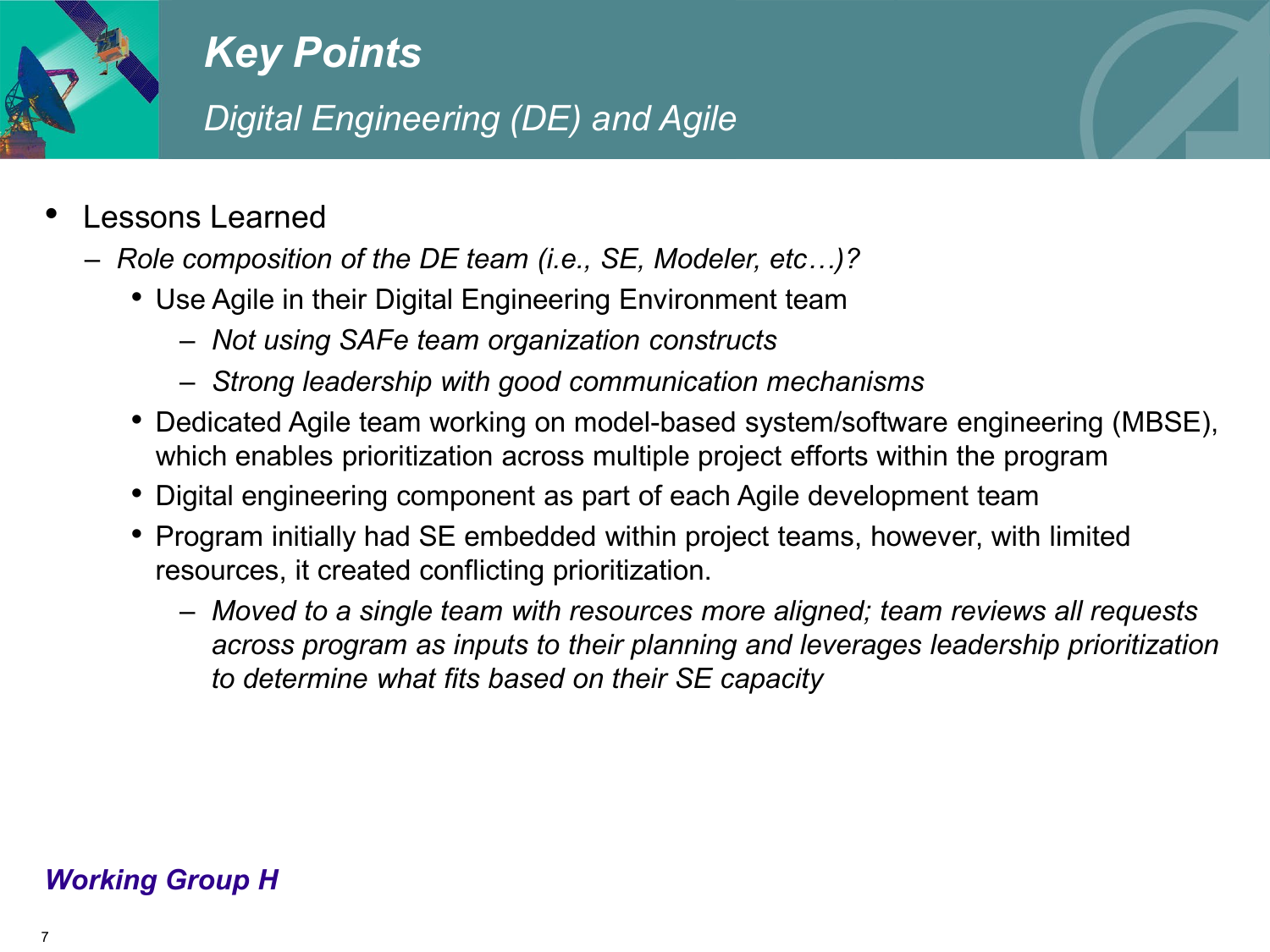

## *Digital Engineering (DE) and Agile*

- Lessons Learned (cont.)
	- *How many DE teams are there?*
		- One DE team actually made up of multiple teams internal to the DE project
		- Multiple SEs within each Agile development team
	- *Are DE Teams Sprinting? Kanbaning?*
		- Program mostly using Scrum
		- Program previously using SAFe/Sprints
			- *Currently not using program-wide SAFe; still utilizing quarterly planning cycles*
	- *How do DE Teams get ahead of development teams?* 
		- Vision for systems engineers to start the models and have accessible to development teams; development teams expected to update models as they implement, within the guardrails that are provided
		- Communicate knowledge points (key IMS elements, etc…) that are kept in Confluence as a living document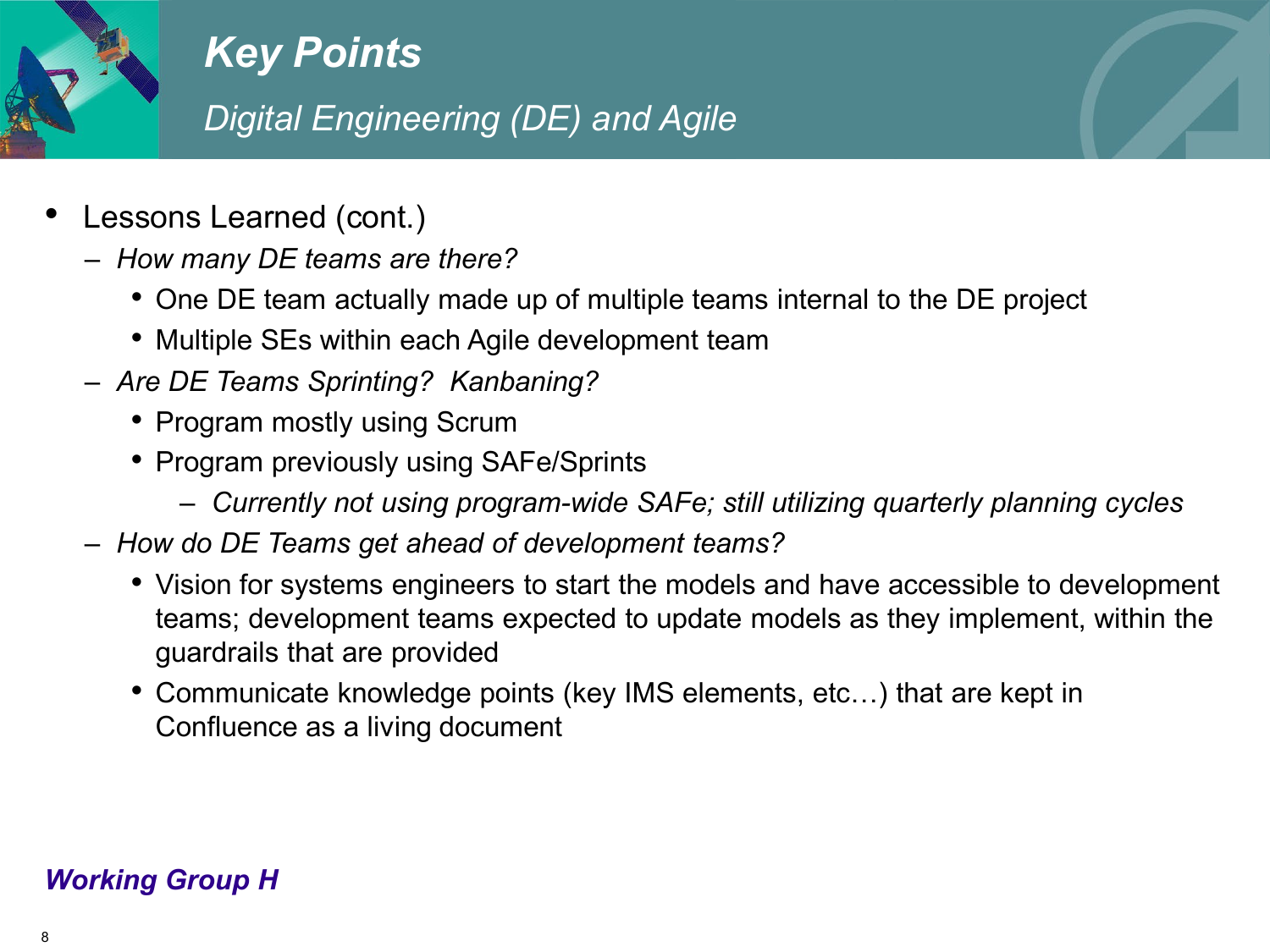

### *Digital Engineering (DE) and Agile*

- Lessons Learned (cont.)
	- *What are your experiences on integrating Agile with DE? What was painful? What made you happy? What surprised you?*
		- Challenge: How to properly convey the appropriate level of maturity for each incremental delivery of engineering artifacts; how to agree with contractors on what is "just enough"
		- Painful: program that overkills MBSE use (e.g., draw activity/sequence diagrams of the DevSecOps pipeline)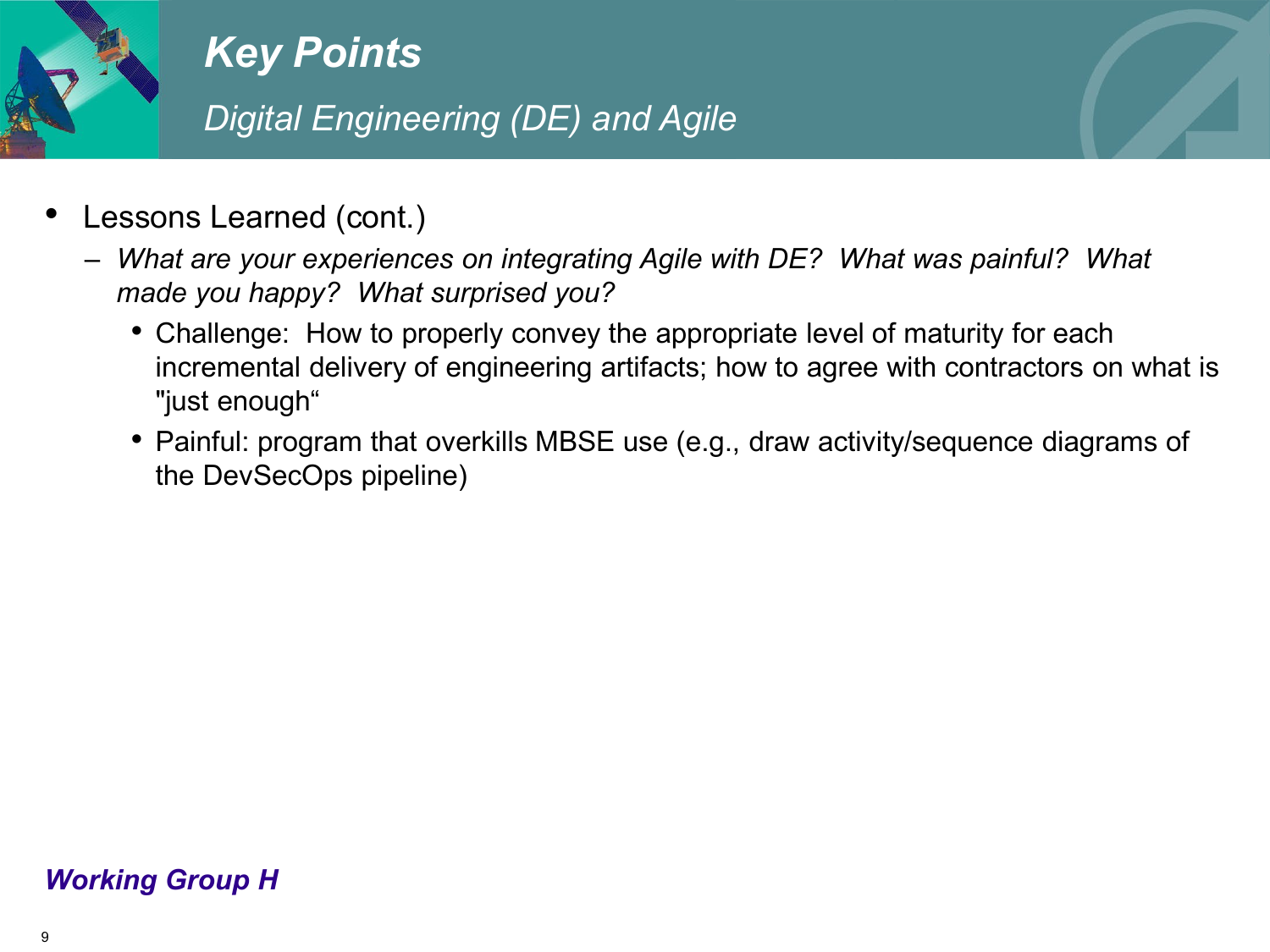

*Continuous Integration Supported by Agile*

- Lessons Learned
	- *Scrum supports CI/CD very well, but other Agile methods like Kanban can also be used*
	- *Code branching strategies need to be defined and understood by the development team and integration testing teams*
	- *Commits to the mainline should be done daily at minimum*
	- *Automated builds should be done with each code commit and should be kept at under 15 minutes to complete*
	- *Automated builds should include automated test cases for both new features and select regression*
	- *Broken builds should be fixed immediately*
	- *Test environment should mimic actual environment as much as possible*
	- *Release and rollback strategy should be defined in advance*
	- *Create dashboards to report on important metrics* 
		- Metrics should be targeted and provide value